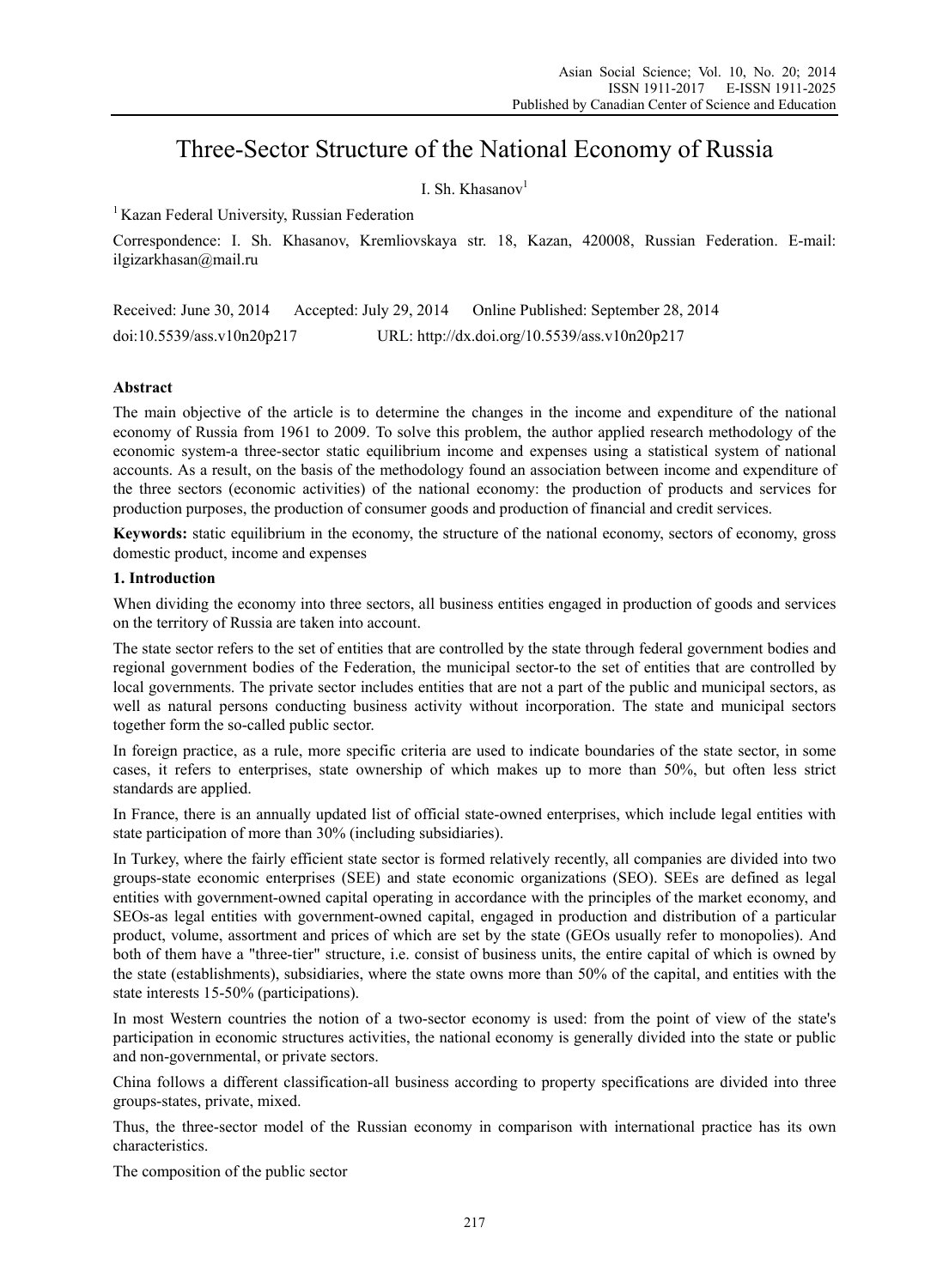Specifying the above given general definition of the state sector, in the Russian economy its business entities may be as follows:

- state unitary enterprises;
- state agencies;

 joint-stock companies, in authorized capitals of which more than 50% of voting shares are in federal ownership and (or) in property of subjects of the Federation;

- subsidiaries whose head (parent) companies are a part of the state sector;
- entities included into a holding company, the head (parent) company of which refers to the state sector.

Under the direct control of the state, the state sector makes it possible to use direct administrative regulation measures in contrast to general measures of macroeconomic regulation, mainly relating to indirect methods. This enables to influence volume, structure (range) and prices of products in the most powerful and precise manner and to promptly put strategic decisions into practice. The state sector enterprises have a great potential in formatting a long-term production and investment strategy.

In order to streamline the system of the state sector management, it is necessary to draw a clear distinction between its companies according to management entity criterion (the federal level and the level of subjects of the Federation). Each type of enterprises should be managed by the representative of the relevant branches of government; intervention of other branches is unacceptable.

In special cases where enterprise activities affect interests of both branches of government, equity participation can be practiced in management. In this regard, it is necessary to distinguish between different segments of the state sector (federal state sector with the dominance of the federal centre in enterprises property, regional state sector with the dominance of subjects of the Federation in enterprises property, mixed state sector, where the combined share of federal and regional government bodies dominates in enterprises property, but there is no complete dominance of one of the branches of government).

To pursue an active state policy on mixed enterprises of the state sector, one must define the body in charge of their activities, as well as the mechanism of decision-making and coordination between the different branches of government. Decisions implementing should be in accordance with the status of economic structure with mixed ownership, i.e. by a vote of the shareholders.

To eliminate possible organizational and legal conflicts between different branches of government on the state sector management of mixed enterprises, an appropriate mechanism should be elaborated and institutionalized in legal acts.

In developing policies aimed to reform the state sector, it is useful to refer to foreign experience in terms of principles of their formation.

In EU countries, the presence of state-owned enterprises is justified in the following cases:

When within the private sector macroeconomic optimum conditions cannot be achieved (especially in cases of natural monopolies), and also when it comes to the need of maintaining low-profit or capital-intensive, but necessary for the of society productions and enterprises, where the private sector does not want to engage in (infrastructure, ecological companies, some types of high-tech industries, etc.);

When the state seeks to control relevant to the economy or the defence of the country industries, especially if there is a threat to the transition of such companies to the full control of TNCs;

when the government wants to have tools for regulating economic, in particular, investment activities or for modernization of the economy through corresponding programmes of research and development;

When it is necessary to ensure inter-sectorial reallocation of resources if private agents are unable to do so;

When it is necessary to pursue a focused regional policy related to development of new areas and development of backward areas, creation of new productions, infrastructure and jobs in those areas.

The most important principle of positive functioning of the economic system is a balance: between production and consumption, trade and monetary circulation, aggregate supply and demand; revenues and expenditures; material and personal factors of production, consumption and accumulation; sectors producing capital and consumer goods, manufacturing products and providing services, transformational and transactional sectors, exports and imports, trade and balance of payments and other areas of economic life. Under equilibrium author understood balanced interaction (transaction) between the separate spheres of the national economy, contributing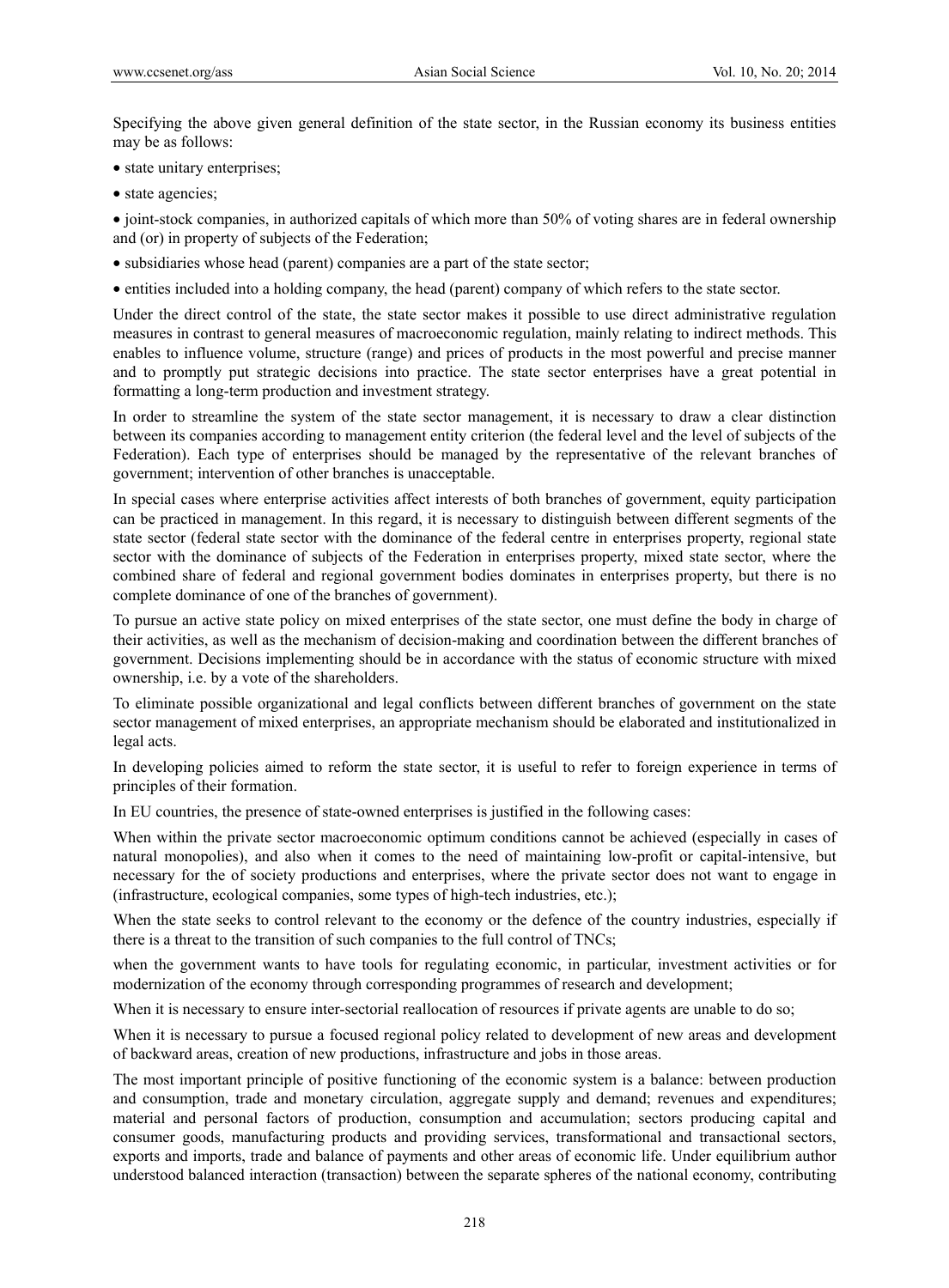## to its growth.

Methodological principle of equilibrium in the study of the economic system has led many scientists to develop various static models of economic development. During the XX century, many economists analyzed the problem of static economic system. Most scientists understand economic statics as equilibrium theory of national economy or static economy, which is economy in a state of equilibrium (Schumpeter, 1908; Schumpeter, 1912; Jevons, 1911; Walras, 1988; Marshall, 1910; Clark, 1899; Clark, 1922; Pareto, 1909; Fisher, 1892; Seligman, 1905; Tanssig, 1923; Cassel, 1918; Oppenheimer, 1922; Oppenheimer, 1911; Streller, 1926; Badge, 1925). Analysis of the economic problems in normal conditions, which is in equilibrium, is static in nature.

Consideration of the equilibrium state of the economic system has led scientists to study the interaction of individual elements of which it is composed. Study of equilibrium of the economic system means designing circuits for establishing equilibrium of its elements. The main objective is the optimal economic statics analysis of the structure and interaction of the elements of the national economy, the achievement of the overall proportion and balance of the economy.

## **2. The Equilibrium Structure of the National Economy of Russia on Income and Expenditure**

The national economy is characterized by many macroeconomic indicators, but most important of which are the gross output of products and services (GO) gross domestic product (GDP), the accumulation of real and financial assets, net lending  $(+)$ /net borrowing  $(-)$ . The above macroeconomic indicators are interrelated with each other. If the absolute value of GDP taken for 10,000 currency units or 10000  $\frac{0}{000}$ , in a formalized way, gross output of products and services can be represented by the following equation:

$$
c(c'+c') + v + m = w \tag{1}
$$

where: w-gross output at market prices; c'-material costs or intermediate consumption; c''-depreciation (depreciation cost of capital); v-workers' wages (including taxes and insurance deductions, hidden wages); m-gross profit and net mixed income (including taxes on products, net taxes on production and non-tax payments).

We have calculated the structure of gross output and gross domestic product of Russia for 50 years (for the period from 1961 to 2009). The resulting calculations for some years can be summarized as follows: 1961 year:

$$
11306c (10200c'+1106c'') + 4484v + 4410m = 20200w
$$
 (2)

1970 year:

1982 year:

1991 year:

$$
11884c(10673c' + 1211c'') + 4554v + 4235m = 20673w
$$
\n(3)

$$
12177c(10485c' + 1692c'') + 4363v + 3945m = 20485w
$$
\n(4)

$$
9857c(9042c' + 815c'') + 4367v + 4818m = 19042w
$$
\n(5)

2008 year:

$$
9379c (8761c' + 663c'') + 4562v + 4775m = 18716w
$$
\n(6)

2009 year:

$$
9828c (8934c' + 894c'') + 5174v + 3932m = 18934w
$$
\n(7)

Gross domestic product at market prices is defined as the difference between gross output at market prices (w) and intermediate consumption (c'), for example, in 2009:

$$
18934w - 8934c' = 10000vvp(894c'' + 5174v + 3932m)
$$
\n(8)

where: vvp-gross domestic product at market prices (actual).

On the basis of the national accounts statistics were calculated gross domestic product of the Russian Federation by three methods (production, generation of income and end-use) for years 1961-2011. We determined the structure of gross domestic product (GDP) by three methods as following equations:

1) The production method: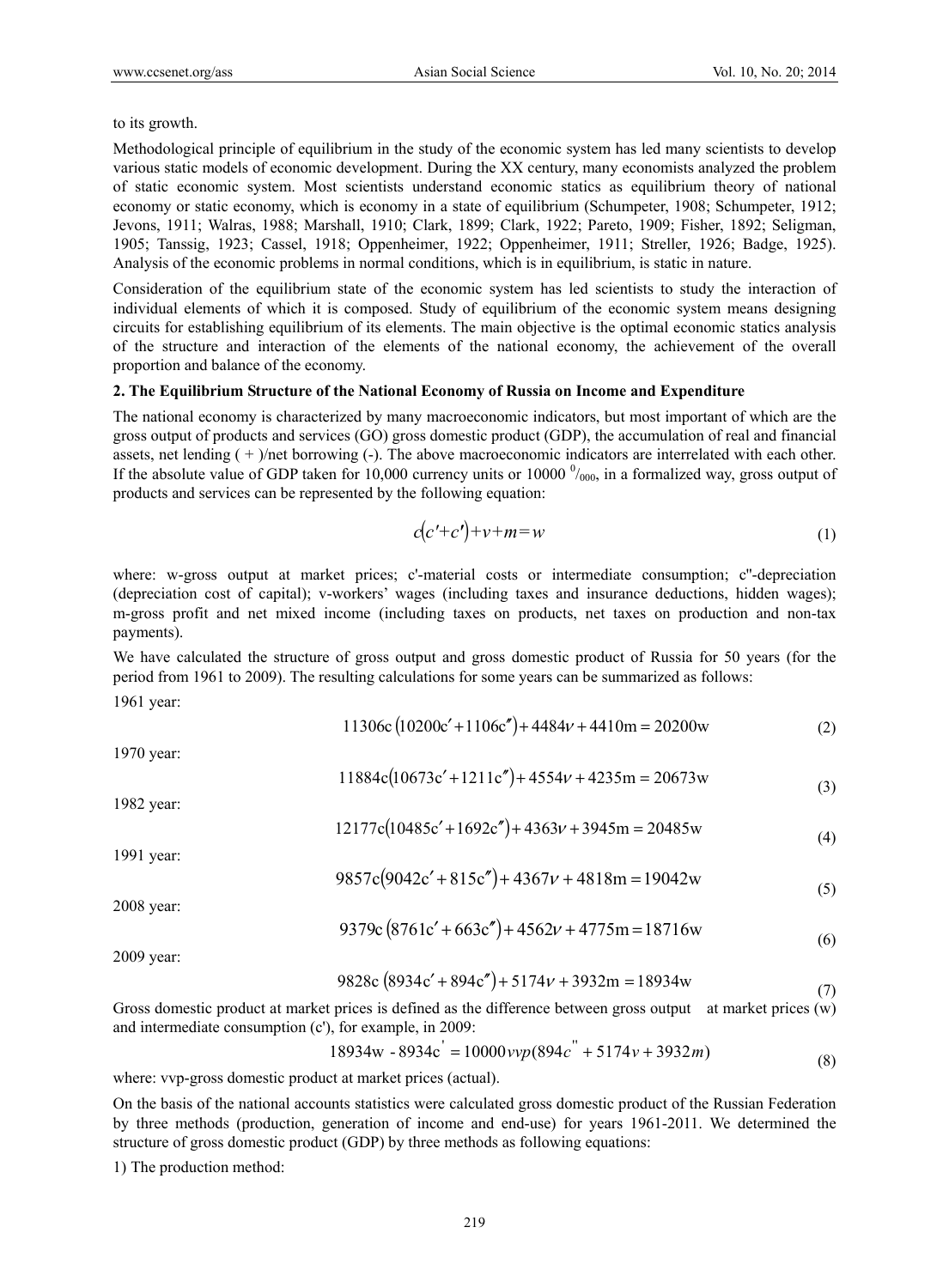$$
c'' + v + m(m' + n') = vvp
$$
\n(9)

2) Method of income:

$$
c'' + v + m(n' + n'' + p) = vvp \tag{10}
$$

3) By end use:

$$
\Delta c' + (c'' + \Delta + \Delta) + (v + \Delta v) + m/x + o + r = vvp \tag{11}
$$

where: n'-net taxes on products or indirect taxes (VAT, excise duties and import-export duties); n"-net taxes on production or direct taxes; p-net income and net mixed income; Δc'-increase in inventories; Δc''-capital formation; Δv-consumed part of gross income and net mixed income of employed workers; m/x-part of gross income and net mixed income institutional units earmarked for the purchase of financial assets; x-number not zero, which divide the gross profit and net mixed income for consumption and accumulation; o-rest of the money (different income and transfers) or "idle money"; r-a statistical discrepancy.

Using these schemes in market prices, was calculated the GDP by the formation of primary income (distribution method). In this case, GDP is defined as the sum:  $c'' + v + m (n' + n'' + p) = vvp$ .

1961 year:

$$
1106c^{\prime\prime} + 4484v + 4410m(1989n^{\prime} + 41n^{\prime\prime} + 2380p) = 10000vp
$$
\n(12)

1970 year:

$$
1211c'' + 4554v + 4235m(1306n' + 107n'' + 28226p) = 10000vvp
$$
\n(13)

1982 year:

$$
1692c'' + 4363v + 3945m(1865n' + 113n'' + 1967p) = 10000vvp
$$
\n(14)

1991 year:

$$
815c'' + 4367v + 4818m(364n' + 80 n'' + 4374p) = 10000vvp
$$
\n(15)

2008 year:

$$
663c'' + 4562v + 4775m(1508 n' + 514 n'' + 2753p) = 10000vp
$$
 (16)

2009 year:

$$
894c'' + 5174v + 3932m(1254n' + 390n'' + 2280p) = 10000vvp
$$
 (17)

According to statistical data through the use of GDP in 1961-2009 years was used in the following areas (Table 1):

$$
c'' + v + \Delta v + \Delta c' + \Delta c'' + m/x + o + r = vvp \tag{18}
$$

Based on the structure of Russia's GDP, we can write the equation of exchange or balance income and expenditure, for example on the following data:

1961 year:

$$
c" + \Delta c) + 8028(v + \Delta v) + 58m/x + o - 100r
$$
  
1106c" + 4484v + 4410m(1989n' + 41n" + 2380p) = 417\Delta c' + 1597 (19)

1970 year:

$$
c^{+} + \Delta c + 7524(v + \Delta v) + 71m/x + o - 13r
$$
  
1211c'' + 4554v + 4235m(1306n' + 107n'' + 2822p) = 390\Delta c' + 2028 (20)

1982 year:

$$
c" + \Delta c) + 6909(v + \Delta v) + 129m/x + 50o - 82r
$$
  
1692c" + 4363v + 3945m(1865n' + 113n" + 1967p) = 459\Delta c' + 2471 (21)

1991 year: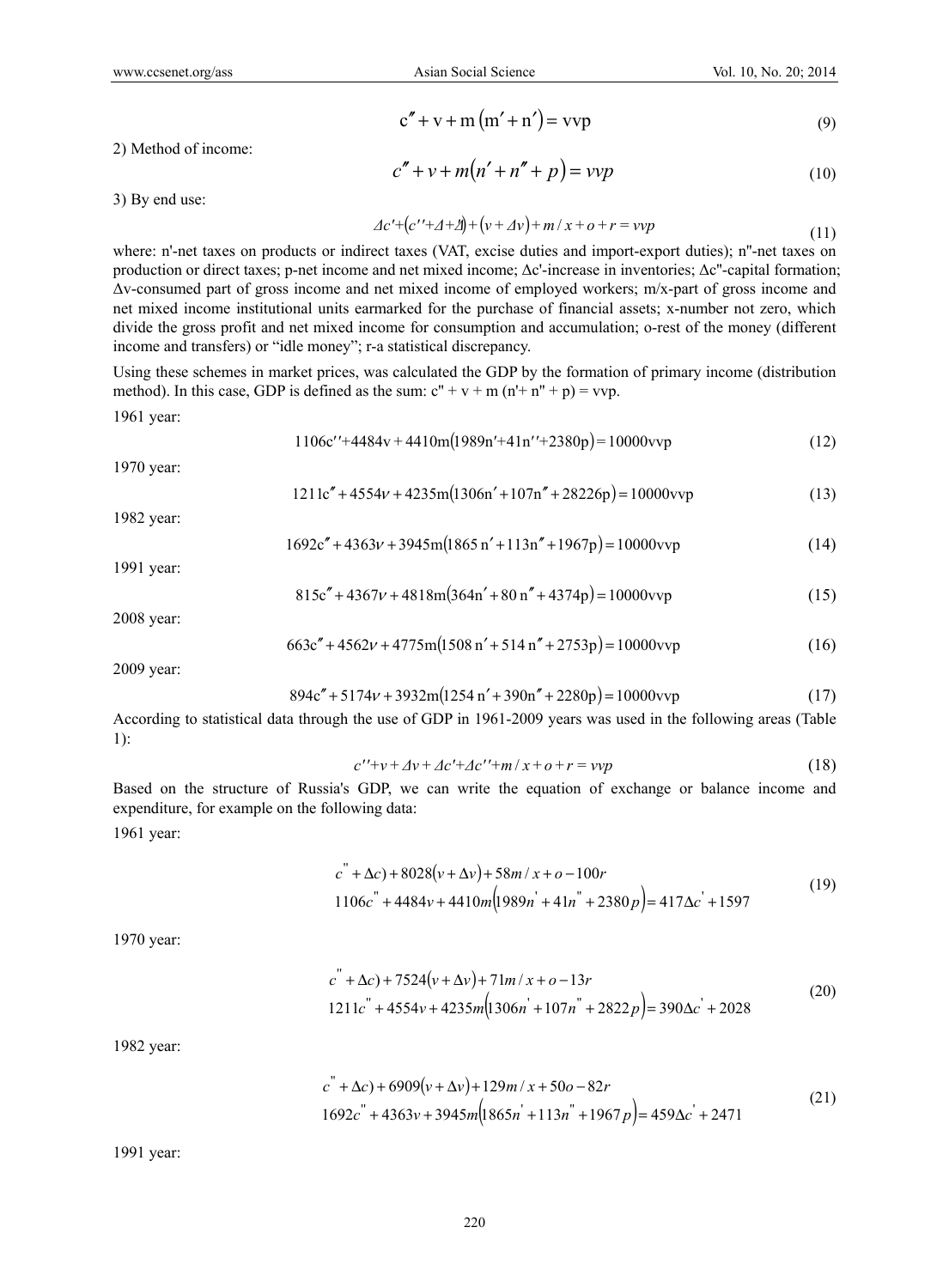$$
c'' + \Delta c + 6119(v + \Delta v) + 28m/x + o - 229r
$$
  
815c'' + 4367v + 4818m(364n' + 80n'' + 4374p) = 1301\Delta c' + 2323 (22)

2008 year:

$$
c" + \Delta c) + 6537(v + \Delta v) + 1m/x + 602o - 309r
$$
  
663c" + 4562v + 4775m(1508n' + 514n" + 2753p) = 361\Delta c' + 2192 (23)

2009 year:

$$
c'' + \Delta c) + 7466(v + \Delta v) + 74m/x + 304o - 431r
$$
  
894c'' + 5174v + 3932m(1254n' + 309n'' + 2280p) = -271\Delta c' + 2144 (24)

Table 1. Structure of gross domestic product of Russia from 1991 to 2011

| Year         | Gros<br>S<br>outp<br>ut<br>$\mathbf{W}$ | Intermedi<br>ate<br>consumpti<br>on<br>$\mathbf{c}^{\prime}$ | <b>Gross</b><br>domestic<br>product<br>vvp | Gross<br>fixed<br>capital<br>forma-tion<br>$(c''+$<br>$+\Delta c'$ | Change<br>in<br>working<br>material<br>capital<br>$\Delta\mathbf{c'}$ | Final<br>consumptio<br>n<br>expen-diture<br>$(v+Av)$ | Rest of the<br>money (the<br>difference<br>$% \left( \left( \mathcal{A},\mathcal{A}\right) \right) =\left( \mathcal{A},\mathcal{A}\right)$ of<br>income<br>and<br>transfers)<br>$\mathbf 0$ | Net<br>lending<br>$(+)/$ net<br>borrowi<br>$ng(-)$<br>m/x | statistical<br>dis-crepa<br>ncy<br>$\mathbf{r}$ |
|--------------|-----------------------------------------|--------------------------------------------------------------|--------------------------------------------|--------------------------------------------------------------------|-----------------------------------------------------------------------|------------------------------------------------------|---------------------------------------------------------------------------------------------------------------------------------------------------------------------------------------------|-----------------------------------------------------------|-------------------------------------------------|
| $\mathbf{1}$ | $2(3+$<br>4)                            | 3                                                            | $4(5+6+7+)$<br>$+8+9++10$                  | 5                                                                  | 6                                                                     | 7                                                    | 8                                                                                                                                                                                           | 9                                                         | 10                                              |
| 1961         | 2020<br>$\theta$                        | 10200                                                        | 10000                                      | 1597                                                               | 417                                                                   | 8028                                                 | $\ast$                                                                                                                                                                                      | 58                                                        | $-100$                                          |
| 1970         | 2067<br>$\overline{\mathcal{E}}$        | 10673                                                        | 10000                                      | 2028                                                               | 390                                                                   | 7524                                                 | $\ast$                                                                                                                                                                                      | $71\,$                                                    | $-13$                                           |
| 1982         | 2048<br>5                               | 10485                                                        | 10000                                      | 2471                                                               | 459                                                                   | 6909                                                 | $-50$                                                                                                                                                                                       | 129                                                       | 82                                              |
| 1991         | 1904<br>$\overline{\mathcal{L}}$        | 9042                                                         | 10000                                      | 2323                                                               | 1301                                                                  | 6119                                                 | $\ast$                                                                                                                                                                                      | $28\,$                                                    | 229                                             |
| 1998         | 1833<br>1                               | 8331                                                         | 10000                                      | 1615                                                               | $-119$                                                                | 7620                                                 | 468                                                                                                                                                                                         | 199                                                       | 217                                             |
| 1999         | 1824<br>$\overline{2}$                  | 8242                                                         | 10000                                      | 1439                                                               | 44                                                                    | 6812                                                 | 387                                                                                                                                                                                         | 1318                                                      | $\boldsymbol{0}$                                |
| 2008         | 1871<br>6                               | 8716                                                         | 10000                                      | 2192                                                               | 361                                                                   | 6537                                                 | 309                                                                                                                                                                                         | 602                                                       | $-1$                                            |
| 2009         | 1893<br>4                               | 8934                                                         | 10000                                      | 2144                                                               | $-271$                                                                | 7466                                                 | 431                                                                                                                                                                                         | 304                                                       | $-74$                                           |

Symbols in the table: \*-statistics for that year are not available.

#### 3. Sector Research Methodology of the Economic System

The modern world and the national economy dividing into markets, areas, scopes, industry activities, sector institutional units and other segments. An important methodological principle study of the global economy is a sector specific approach, which is a form of expression system methodology. Not by chance the world economic theory has practical realization in the development of an international system of national accounts, in which the initial and basic categories are sector institutional unit and type of economic activity.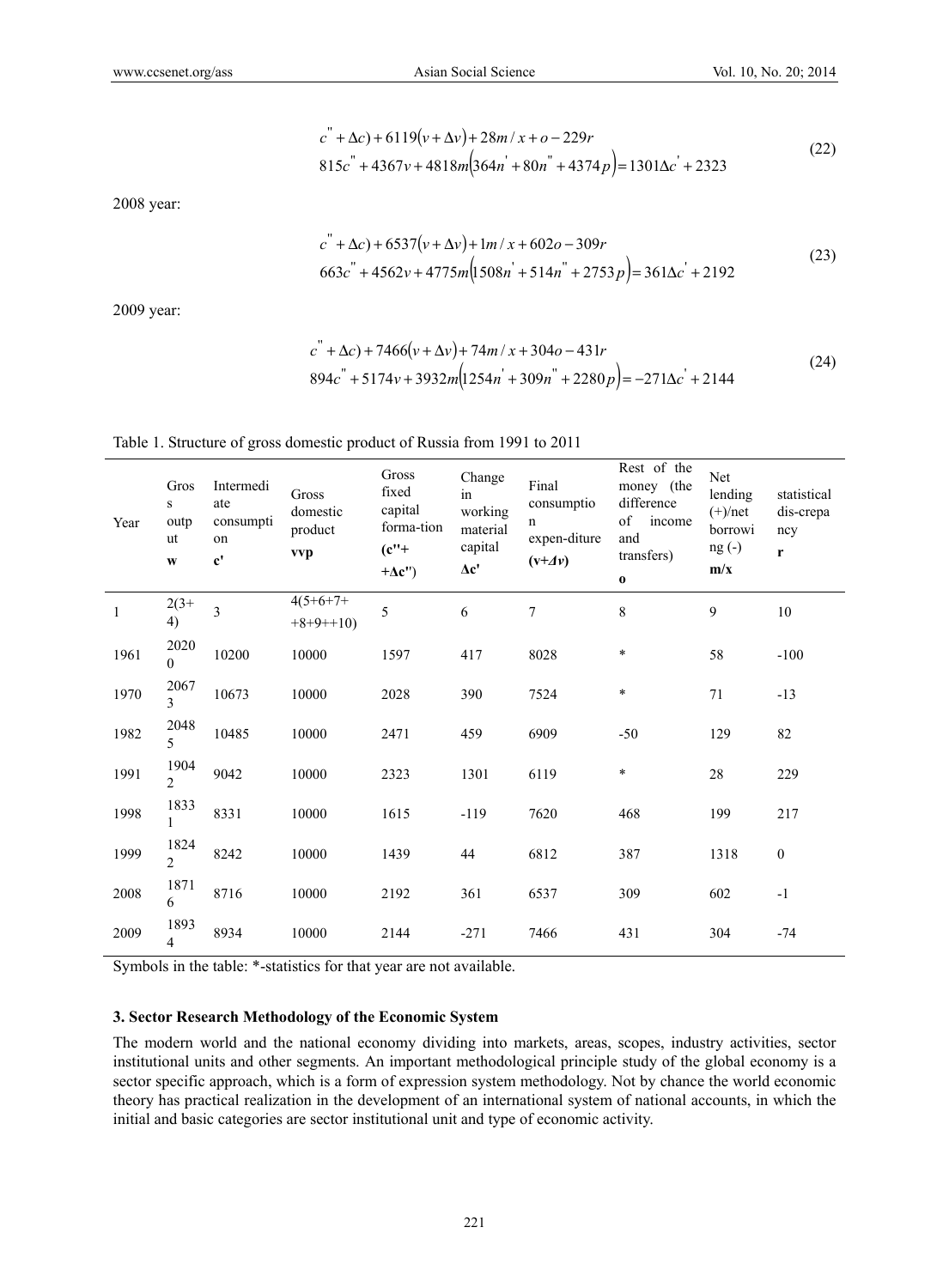|  | Year         | Sec-t<br>ors:<br>$W_1$<br>$W_2$<br>$W_3$<br>W | Proceeds<br>from sales<br>of<br>the<br>gross<br>output W | from<br>Proceeds<br>of<br>the<br>sale<br>residents of gross<br>in<br>output<br>the<br>domestic market<br>W' | Export<br>reve-n<br>of<br>ues<br>resi-de<br>nts E | Expen-di<br>ture<br>on<br>imports<br>of<br>resi-dent<br>s I | of<br>Balance<br>income/exp<br>enditure<br>on<br>exports and<br>imports $(e-i)$ | statis-tic<br>al<br>dis-crepa<br>ncy<br>R | Gross<br>domestic<br>product<br>vvp |
|--|--------------|-----------------------------------------------|----------------------------------------------------------|-------------------------------------------------------------------------------------------------------------|---------------------------------------------------|-------------------------------------------------------------|---------------------------------------------------------------------------------|-------------------------------------------|-------------------------------------|
|  | $\mathbf{1}$ | $\overline{2}$                                | $3(4+7+8)$                                               | 4                                                                                                           | 5                                                 | 6                                                           | $7(5-6)$                                                                        | 8                                         | 9                                   |
|  |              | $W_1$                                         | 10209                                                    | 8879                                                                                                        | 2846                                              | 1637                                                        | 1209                                                                            | 121                                       | 1878                                |
|  | 1998         | $W_2$                                         | 7916                                                     | 8358                                                                                                        | 272                                               | 808                                                         | $-536$                                                                          | 94                                        | 7916                                |
|  |              | $W_3$                                         | 206                                                      | 210                                                                                                         | $\overline{4}$                                    | 10                                                          | $-6$                                                                            | $\overline{2}$                            | 206                                 |
|  |              | W                                             | 18331                                                    | 17447                                                                                                       | 3122                                              | 2455                                                        | 667                                                                             | 217                                       | 10000                               |
|  | 2008         | $W_1$                                         | 11457                                                    | 10243                                                                                                       | 2944                                              | 1729                                                        | 1215                                                                            | $-1$                                      | 2741                                |
|  |              | $W_2$                                         | 6647                                                     | 6942                                                                                                        | 146                                               | 442                                                         | $-295$                                                                          | $\boldsymbol{0}$                          | 6647                                |
|  |              | $W_3$                                         | 612                                                      | 621                                                                                                         | 12                                                | 21                                                          | $-9$                                                                            | $\boldsymbol{0}$                          | 612                                 |
|  |              | W                                             | 18716                                                    | 17806                                                                                                       | 3102                                              | 2191                                                        | 911                                                                             | $-1$                                      | 10000                               |
|  | 2009         | $W_1$                                         | 11015                                                    | 9939                                                                                                        | 2584                                              | 1465                                                        | 1119                                                                            | -43                                       | 2081                                |
|  |              | $W_2$                                         | 7609                                                     | 8011                                                                                                        | 177                                               | 549                                                         | $-372$                                                                          | $-30$                                     | 7609                                |
|  |              | W <sub>3</sub>                                | 310                                                      | 323                                                                                                         | 12                                                | 24                                                          | $-12$                                                                           | $-1$                                      | 310                                 |
|  |              | W                                             | 18934                                                    | 18273                                                                                                       | 2773                                              | 2038                                                        | 735                                                                             | -74                                       | 10000                               |
|  |              |                                               |                                                          |                                                                                                             |                                                   |                                                             |                                                                                 |                                           |                                     |

Table 2. The revenues from the implementation of the gross output of products and services in the context three sectors of the Russian economy (for the period from 1998 to 2009)

Table 3. Areas of spending cash proceeds from the sale of the gross output by three sectors of the Russian economy for the period from 1998 to 2009

| Year | Gross<br>output W      | Consumption of products and services<br>by organizations of the group I<br>industries (sector A)<br>Including<br>Intermediate<br>consumptio<br>(for<br>n<br>reimbur-sem<br>of<br>ent<br>material<br>$costs$ ) $c'$ | Gross<br>accumu-la<br>tion of the<br>fixed<br>capital<br>$c'' + \Delta c$ | Total<br>$W_1$<br>$(c'+c"+$<br>$+\Delta c$ ) | of<br>Consumption<br>products and services<br>by orga-nizations of<br>the group II industries<br>the<br>final<br><sub>or</sub><br>con-sumption<br>expen-ditures of the<br>population<br>$(\text{sector }B)$<br>$W_2(v+\Delta v)$ | Consumption of<br>products<br>and<br>by<br>services<br>organiza-tions<br>of the group III<br>in-dustries<br>$(\sec$ -tor C)<br>or<br>net lending $(+)$<br>net<br>or<br>borro-wing(-)<br>$W_3$ m/x | Cash<br>balan-<br>ces of<br>money<br>"Idle<br>money<br>$"$ 0 | statis-<br>tical<br>dis-cr<br>e-pan<br>cy r |
|------|------------------------|--------------------------------------------------------------------------------------------------------------------------------------------------------------------------------------------------------------------|---------------------------------------------------------------------------|----------------------------------------------|----------------------------------------------------------------------------------------------------------------------------------------------------------------------------------------------------------------------------------|---------------------------------------------------------------------------------------------------------------------------------------------------------------------------------------------------|--------------------------------------------------------------|---------------------------------------------|
| 1    | $2(5+6+)$<br>$+7+8++9$ | 3                                                                                                                                                                                                                  | $\overline{4}$                                                            | 5<br>$(3+4)$                                 | 6                                                                                                                                                                                                                                | 7                                                                                                                                                                                                 | 8                                                            | 9                                           |
| 1998 | 18331                  | 8331                                                                                                                                                                                                               | 1496                                                                      | 9827                                         | 7620                                                                                                                                                                                                                             | 199                                                                                                                                                                                               | 468                                                          | 217                                         |
| 1999 | 18242                  | 8242                                                                                                                                                                                                               | 1483                                                                      | 9725                                         | 6812                                                                                                                                                                                                                             | 1318                                                                                                                                                                                              | 387                                                          | $\boldsymbol{0}$                            |
| 2000 | 18322                  | 8322                                                                                                                                                                                                               | 1870                                                                      | 10192                                        | 6128                                                                                                                                                                                                                             | 2157                                                                                                                                                                                              | $-155$                                                       | $\boldsymbol{0}$                            |
| 2001 | 19031                  | 9031                                                                                                                                                                                                               | 2195                                                                      | 11226                                        | 6582                                                                                                                                                                                                                             | 797                                                                                                                                                                                               | 471                                                          | $-45$                                       |
| 2002 | 18687                  | 8687                                                                                                                                                                                                               | 2003                                                                      | 10690                                        | 6873                                                                                                                                                                                                                             | 515                                                                                                                                                                                               | 562                                                          | 47                                          |
| 2003 | 18792                  | 8792                                                                                                                                                                                                               | 2081                                                                      | 10873                                        | 6813                                                                                                                                                                                                                             | 799                                                                                                                                                                                               | 336                                                          | $-29$                                       |
| 2004 | 18601                  | 8601                                                                                                                                                                                                               | 2088                                                                      | 10689                                        | 6688                                                                                                                                                                                                                             | 969                                                                                                                                                                                               | 255                                                          | $\boldsymbol{0}$                            |
| 2005 | 18582                  | 8582                                                                                                                                                                                                               | 2006                                                                      | 10588                                        | 6621                                                                                                                                                                                                                             | 937                                                                                                                                                                                               | 432                                                          | $\overline{4}$                              |
| 2006 | 18685                  | 8685                                                                                                                                                                                                               | 2137                                                                      | 10822                                        | 6553                                                                                                                                                                                                                             | 962                                                                                                                                                                                               | 310                                                          | 38                                          |
| 2007 | 18884                  | 8884                                                                                                                                                                                                               | 2426                                                                      | 11310                                        | 6580                                                                                                                                                                                                                             | 517                                                                                                                                                                                               | 342                                                          | 135                                         |
| 2008 | 18716                  | 8716                                                                                                                                                                                                               | 2553                                                                      | 11269                                        | 6537                                                                                                                                                                                                                             | 602                                                                                                                                                                                               | 309                                                          | $-1$                                        |
| 2009 | 18934                  | 8934                                                                                                                                                                                                               | 1873                                                                      | 10807                                        | 7466                                                                                                                                                                                                                             | 304                                                                                                                                                                                               | 431                                                          | $-74$                                       |

World economic science is on the long road from research transactions between two units of social reproduction (by K. Marx), between the three departments of production and consumption (by M. I. Tugan-Baranovsky)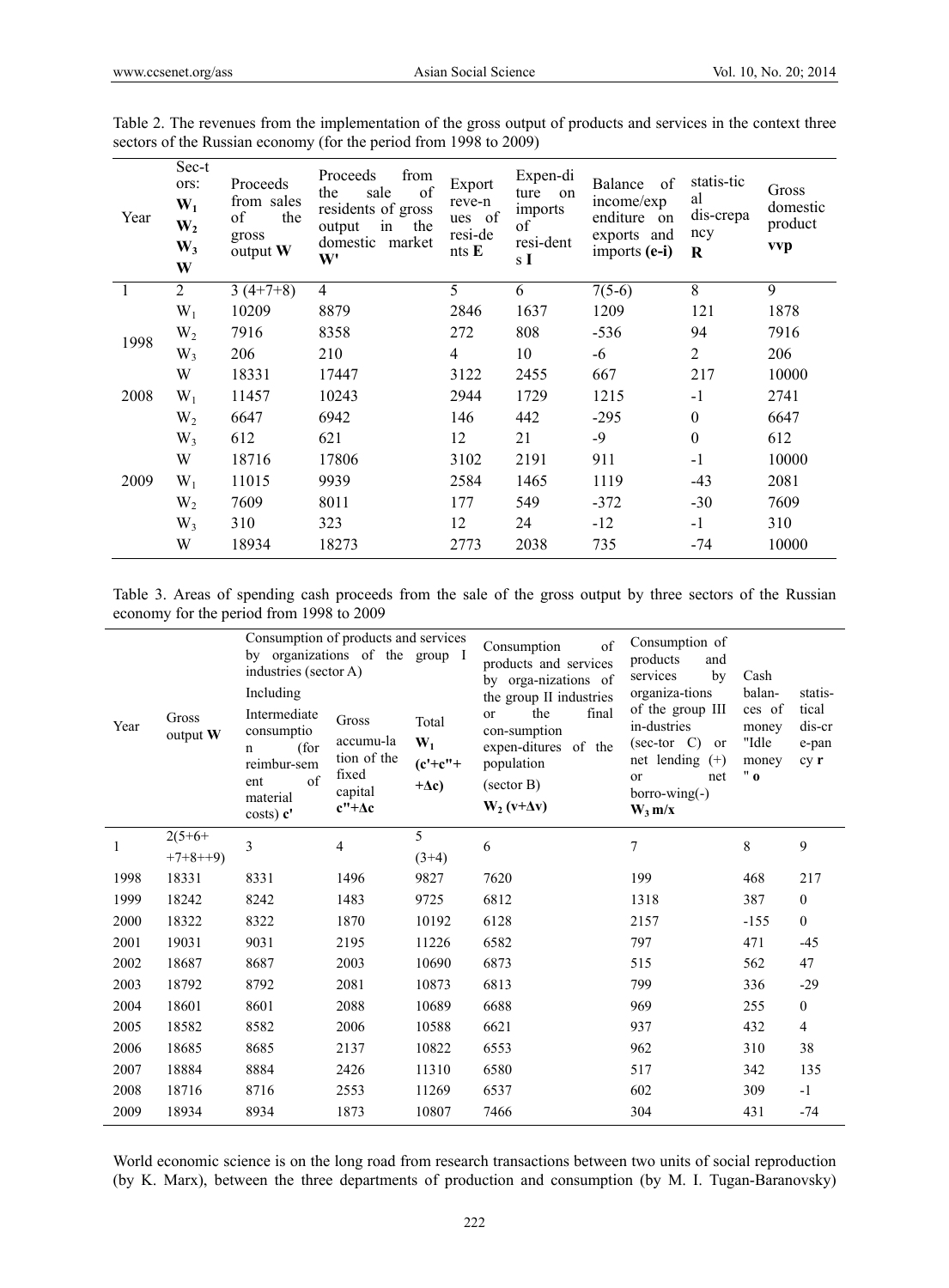between the sectors producing capital and consumer goods, savings and investment, aggregate demand and supply (by D. Keyns) between transformational and transactional sectors of the national economy (by D. North and J. Wallis) and the transition to the study of mega transactions between the real and financial sectors of the world economy and between different segments of the global economic system (production and consumption, saving and accumulation, etc.). With the help of statistical data of the international system of national accounts recorded inter sector transactions (from Latin transaction means interaction) undertaken in the global and national economic system. The author of the article was made division of the national economy in the context of the three groups of industries (sectors): industries producing capital goods and production services to organizations  $(W_1)$ ; industries producing consumer goods and services to the public  $(W_2)$  and industries, rending financial services (banking, insurance, investment and other) to organizations and people  $(W_3)$  (Table 2).

Gross domestic product may also be represented by final use. Feature of this method is that the distribution and redistribution of income is used by institutional units to the ultimate goals of consumption and accumulation. Define their constituent elements and the actual quantity. Then was calculated element structure of gross output and gross domestic product of Russia by end-use in the context of the three products sectors for the period 1998 to 2009 (Table 3).

## **4. Results**

Let' refer to the data in Tables 2 and 3. The calculated data of the tables allow to formalize the exchange of goods in the three sectors of the natural-real and monetary terms, as well as to balance income and expenditure in the national economy. As an example, we use the appropriate values for the year 1998.

Total revenues from the sale of the gross output of the three sectors were:

I.

$$
8879 \text{ w}_1^1 \text{(c}_1^1 + \text{v}_1^1 + \text{m}_1^1) + 1209 \text{[w}_1^2 \text{(c}_1^2 + \text{v}_1^2 + \text{m}_1^2) - \text{w}_1^3 \text{(c}_1^3 + \text{v}_1^3 + \text{m}_1^3) + 121 \text{r}_1 = 10209 \text{w}_1 \tag{25}
$$

II.

$$
8358 w_2^1 (c_2^1 + v_2^1 + m_2^1) - 536 [w_2^2 (c_2^2 + v_2^2 + m_2^2) - w_2^3 (c_2^3 + v_2^3 + m_2^3)] + 94r_2 = 7916 w_2
$$
 (26)

III.

$$
210w_3^{1}(c_3^{1} + v_3^{1} + m_3^{1}) - 6[w_3^{2}(c_3^{2} + v_3^{2} + m_3^{2}) - 10w_3^{3}(c_3^{3} + v_3^{3} + m_3^{3})] + 2r_3 = 206w_3
$$
 (27)

 $(I+II+III)$ .

$$
17447w^{1}(c^{1} + v^{1} + m^{1}) + 667[w^{2}(c^{2} + v^{2} + m^{2}) - w^{3}(c^{3} + v^{3} + m^{3})] + 217r_{3} = 18331w
$$
 (28)

Total expenditure on final consumption of products and services sectors accounted for three (I+II+III):

$$
18331w = 9827w_1 \Big| 8331c^{2} + 1496(c^{2} + \Delta c^{2} + \Delta c^{2}) \Big| + 7620w_2(v + \Delta v) + 199w_3(m/x) + 468o + 217r \tag{29}
$$

Hence we can write the system of equations of revenues and expenses and natural-real value for the year 1998: I.

$$
8879 \text{w}11 \left(\frac{c11 + v11 + m11}{1 + m11}\right) + 1209 \left[\frac{w12}{c12 + v12 + m12}\right] - w13 \left(\frac{c13 + v13 + m13}{1 + m13}\right) + 121 \text{r1} = 9827 \text{w}1 \left[\frac{8331}{c'} + 1496 \left(\frac{c'}{+4} + \frac{c'}{+4}\right)\right] + 121 \text{r1} + 261 \text{d} = 10209 \text{w1}
$$
\n(30)

II.

$$
8358w_2^1(c_2^1 + v_2^1 + m_2^1) - 536w_2^2(c_2^2 + v_2^2 + m_2^2) - w_2^3(c_2^3 + v_2^3 + m_2^3) + 94r_2 = 7620w_2(v + \Delta v) + 94r_2 + 202o_2 = 7916w_2
$$
\n(31)

III.

$$
210w_{31}^1 \Big| c_{31}^1 + v_{31}^1 + m_{31}^1 \Big| - 6 \Big| w_{32}^1 \Big| c_{32}^1 + v_{32}^1 + m_{32}^1 \Big| - w_{33}^1 \Big| c_{33}^1 + v_{33}^1 + m_{33}^1 \Big| + 2r_3^1 = 199w_3 \Big( m/x \Big) + 2r_3^1 + 5r_3^2 = 206w_3 \tag{32}
$$